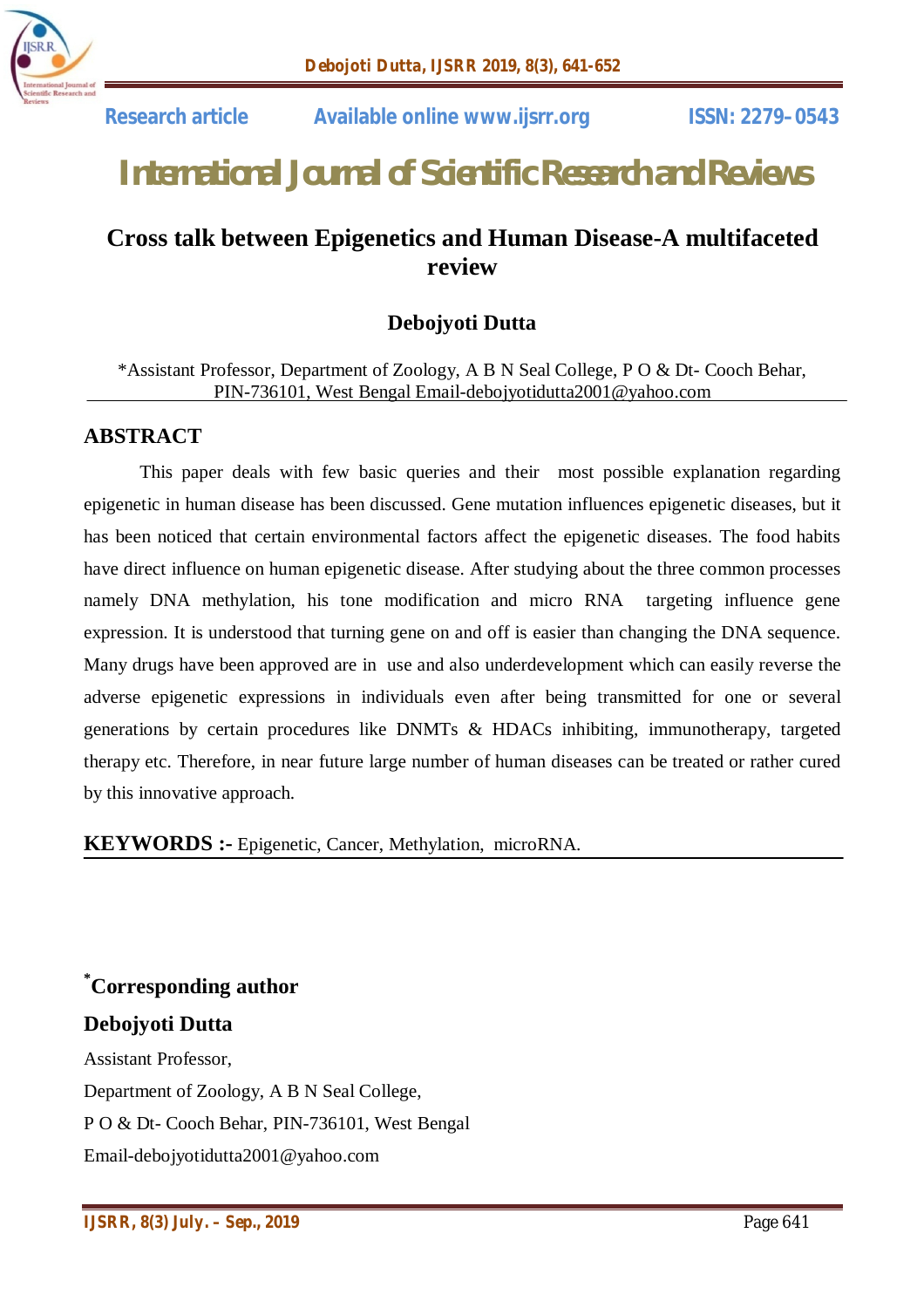## **INTRODUCTION**

The term 'Epigenetic' refers to influence on the heritable changes of gene expression without changing of DNA sequence**.** It shows involvement in the phenotypic changes only, not in the genotypic changes. There are three most common ways like DNA methylation (DNA hypermethylation & hypomethylation) , non coding RNA silencing and Histones modification can influence the heritable gene expression  $2$ . It is very necessary to understand how DNA methylation is implicated in the regulation of genomic imprinting. Now a day's attention is drawn to the scientific community on how altered DNA methylation can result in human diseases such as imprinting disorders and cancer. Research clearly gives the output that DNA methylation and resulted aberrations can contribute cancer either through hypomehylation or hypermethylation.

DNA hypomethylation influence the chromosomal instabilities and occur oncogene activation during oncogenesis. DNA hypermethylation leads to inactivation of tumor suppressor gene during tumerogenesis. Disruption of the balance of epigenetic networks can cause cancer, some neurological disease, autoimmune diseases, allergic disorders, human imprinting disorders. Histone acetylation or deacetylation are the most common histone modification, which involves a number of diseases such as neurological disorders and cancer<sup>9</sup>.



**Fig.1. Simplified word diagram showing interrelationship of three basic epigenetics mechanism. (Abbreviation Used:-NURFs-**Nucleosome Remodeling Factors**, HDACs-** Histone Deacetyleases **)**

In this review paper attempts are undertaken to address about following type of queries and their probable answers based on modern updated literature.

## **Technical Terminology Associated:-**

 **RNA silencing** – RNA silencing or RNA interference (RNAi) is a biological process in which RNA molecules inhibit gene expression by neutralizing targeted mRNA molecules. RNA silencing also refers to a family of gene silencing effects by which gene expression is negatively regulated by non coding RNAs such as microRNAs.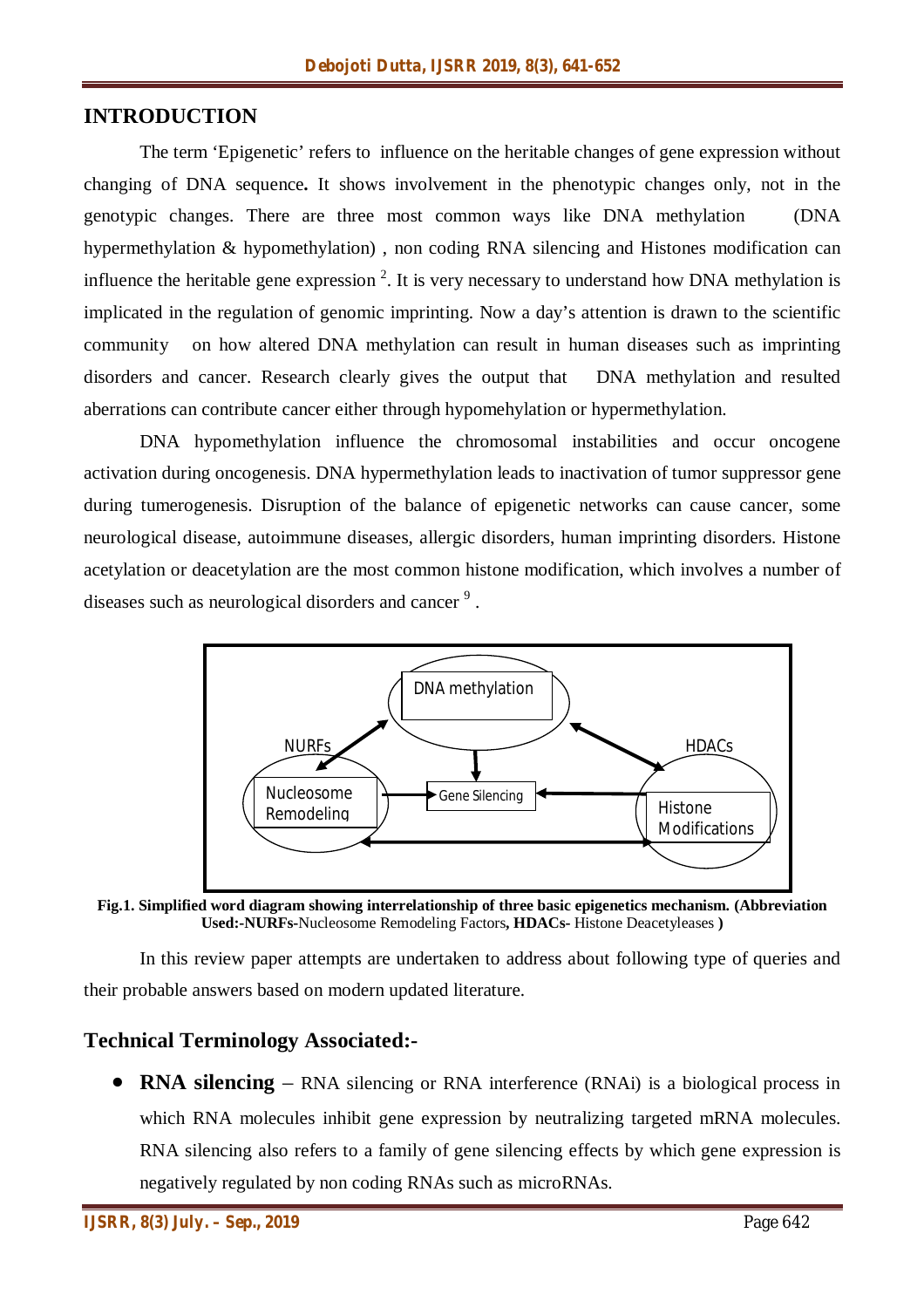**• Acetylation & Deacetylation** - Acetylation is the process which helps in unwrapping the DNA from histone with the aid of Histone Acetyl Transferase (HAT) enzyme. This enzyme transfers the acetyl group to the c-terminal end of the histone . As a result it will unwrap the DNA from histone .

The process of wrapping the DNA to the histone by the help of Histone Deacetylease (HDAC) enzyme, is known as Deacetylation. When transcription is going on, after certain time there is no more requirement of protein. It is produced by the gene, the transcription process need to be blocked by the process of deacetylation.

**Methylation** - The methylation process either helps in activation of genes or inhibition of genes. It depends on the situation or what kind of methylation is going on or where exactly the methylation going on. Depending upon that, it depends whether the gene will be accessible or the gene will be turned off. In some cases, if the methylation takes place in L3 residues of H3 in that case they will activate or unwrap the DNA from the histone and the gene will be activated and accessible. It will be transcribe it to produce the protein. When it takes place in L9 of H3 that turns it into an inactivated form and in that case, the DNA will wrap tightly in to the histones and the genes are not accessible.

## **METHODOLOGY ADOPTED TO DETERMINE EPIGENETIC VARIATION IN HUMAN DISEASE:-**

 **DNA Methylation Analysis** – The DNA methylation refers to the addition of a methyl group  $(-CH3)$  to the base cytosine  $(C)$  linked by a phosphate bond to the base guanine  $(C)$  in the DNA nucleotide sequence . Both methylated and unmethylated CpG dinucleotides are present in the human genome. Mostly they are methyalated and the unmethyalated CpGs are not randomly distributed but they are clustered together in'CpG islands ' are the promoter region of many genes. Methylation of CpG islands in cancer cells refers to silencing of gene expression.

## *Mechanism of action -*

The gene promoter should be accessible to transcription factors and other regulatory units (e.g. enhancers) for the transcription process of gene. While DNA methyalation can prevent the binding of the transcription factors directly, it leads to change in chromatin structure that restricts access of transcription factors to the gene promoter.

Histones are the key protein component of chromatin which acts as reels for the wrapping of DNA that can be altered. For example, the methylated CpGs attract methyl-CpG-binding domain protein to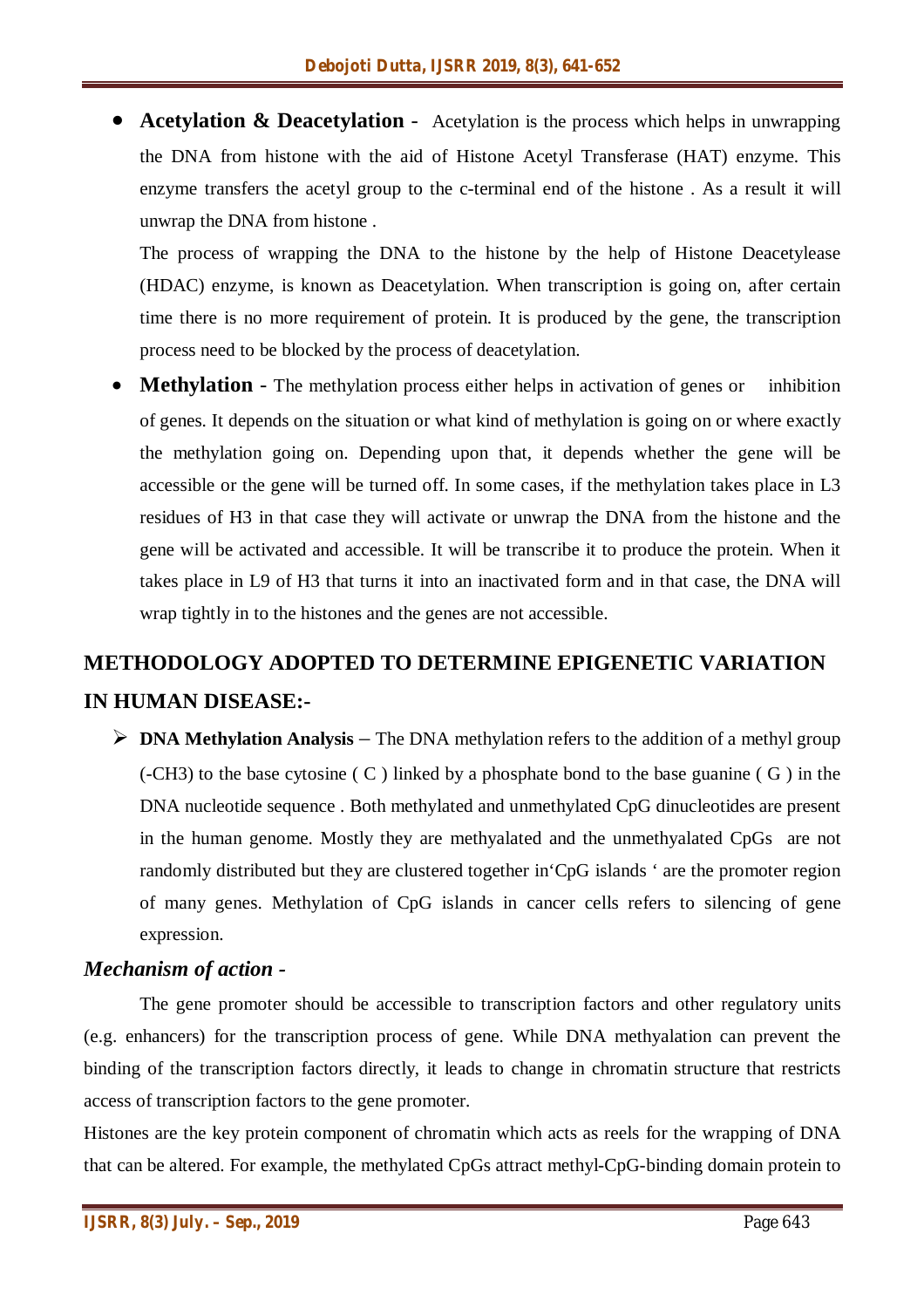make 'repressor complexes' which results into histone modification and this leads to a more condensed chromatin structure (heterochromatin) as opposed to an open and active chromatin structure (euchromatin) required for transcription.

*Maintenance and resetting of methylation marks –* DNA methyalation which initiate the epigenetic marking of human genome is heritable as it transfers from one cell to another cell during cell division. It is also stable and allows a form of epigenetic 'memory'. DNA methylation process catalyses by the help of DNA methyltransferases. DNMT1 maintains the process. It allows control of developmental gene expression in specific tissues at specific times of embryonic development and takes place in maintaining of correct marking of imprinted genes.





**[Adopted from Reference 5 with slight conceptual modification].**

 **Histone Modification Analysis** - Histones are small basic protein which associates with the DNA in the eukaryotic nucleus to form chromatin. The four core histones (H2A, H2B, H3 and H4) can show sustainable modification of 20-40 N-terminal amino acids. H3 and H4 are very much fit for the modification because they mostly contain Lys , Arg residues . Histone modification is required for turning certain gene on and off inside eukaryotic genome because the idea of all the chemical modification (part of epigenetics) relate with the gene expression and genetic regulation of eukaryotic genome. In this point, we review the techniques that have been used to decode these complex histone modification patterns.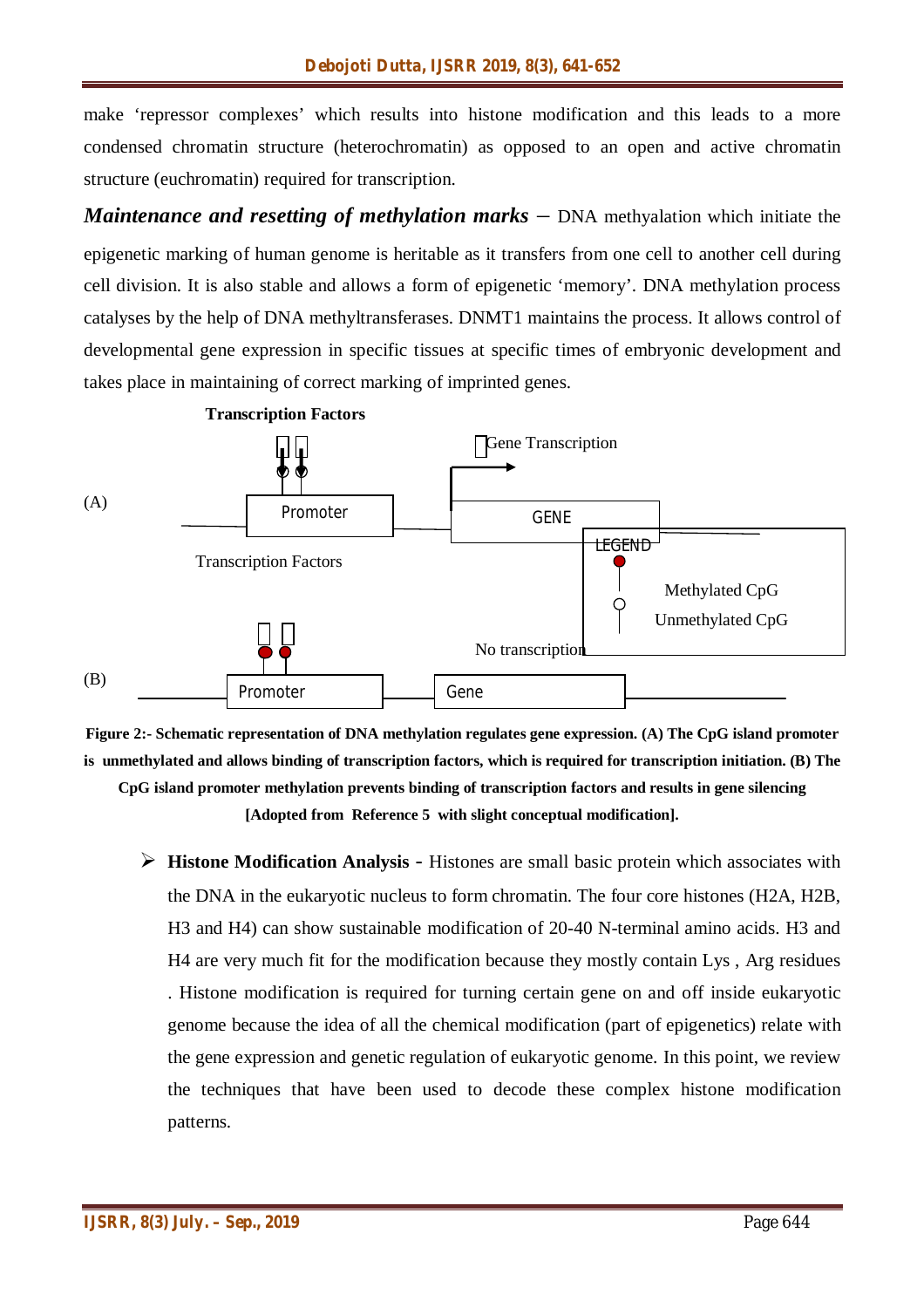Posttranslational modification (PTM) of proteins play a key role in regulating the biological function of many polypeptides and the analysis of the modification status was done by using either a specialized gel system or a radioactive precursor molecule followed by complete protein hydrolysis and identification of the labeled amino acid<sup>1</sup>. The histone could be modified *in vivo* by acetylation, methylation or phosphorylation<sup>3</sup>. When histones can be purified in sufficient quantities and with a high purity, the modification occurs into the Nterminal end of the histone.

Mass spectrometry is the method of choice for analyzing PTM in histones  $11$ . The mass spectrometry methods currently used to map a modified residue are elaborate and require enrichment of the peptides that carry particular modifications. A variety of different methods are available to study complex histone modification patterns and these range from "bottom up approaches" to produce detailed and quantitative measurements of particular histone modification to "top-downapproaches" aimed at elucidating the interactions of different modification<sup>7</sup>.

| <b>Method of Analysis</b>   | <b>Techniques</b>                 | <b>Microarray Techniques</b> | <b>Next Generation</b><br>sequencing |
|-----------------------------|-----------------------------------|------------------------------|--------------------------------------|
| DNA methylation<br>analysis | Bisulfite reaction treatment      | <b>BiMP</b>                  | BC-seq, WGSBS                        |
|                             | Concentration of methylated       | MeDIP, mDIP, MIRA            | MeDIP-Seq.                           |
|                             | DNA by immunoprecipitation        |                              | MIRA-seq                             |
|                             | Application of methylation        | HELP, MIAMI                  | HELP-seq                             |
|                             | sensitive enzyme                  |                              |                                      |
| Histone modification        | Chromatin                         | $ChIP-on-chip$               | $ChIP-seq$                           |
| analysis                    | immunoprecipitation(ChIP)         |                              |                                      |
| MicroRNA analysis           | <b>Extraction of RNA</b>          | MicroRNA-chip                | MicroRNA-seq                         |
| DNA replication timing      | Concentration of newly replicated | Replication Timing-Chip      | Replication Timing-seq               |
| analysis                    | DNA by immnunoprecipitation       |                              |                                      |

Table 1:- **: Methodology adopted in genome wide epigenetic analysis.( Adopted from Reference 10)**

**Abbreviation used**-BC-seq-Bisulfite conversion followed by capture and sequencing, BiMP-Bisulfite methylation profiling; ChIP-Chromatin immunoprecipitation;-chip-followed by microarray; HELP-HpaII tiny enrichment by ligation-mediated PCR; MeDIP-methylated DNA immunoprecipitation; MIAMI-microarray based integrated analysis of methylation by isoschizomers; MIRA-methylated CpG island recovery assay; WGSBS-Whole Genome Shotgun Bisulfate Sequencing

**Non-coding RNA analysis: micro RNA** - There is so many evidences are present which describes that small non coding RNAs such as micro RNAs and long non coding RNAs , such as linc RNA , can regulate gene expression miRNAs (mature) are very small molecules which bears problem for their quantification because it is less efficiently precipitated in ethanol . It is necessary to avoid resuspension in ethanol when using the standard Trizol protocol for RNA isolation. miRNA have been reported to have greater stability than mRNAs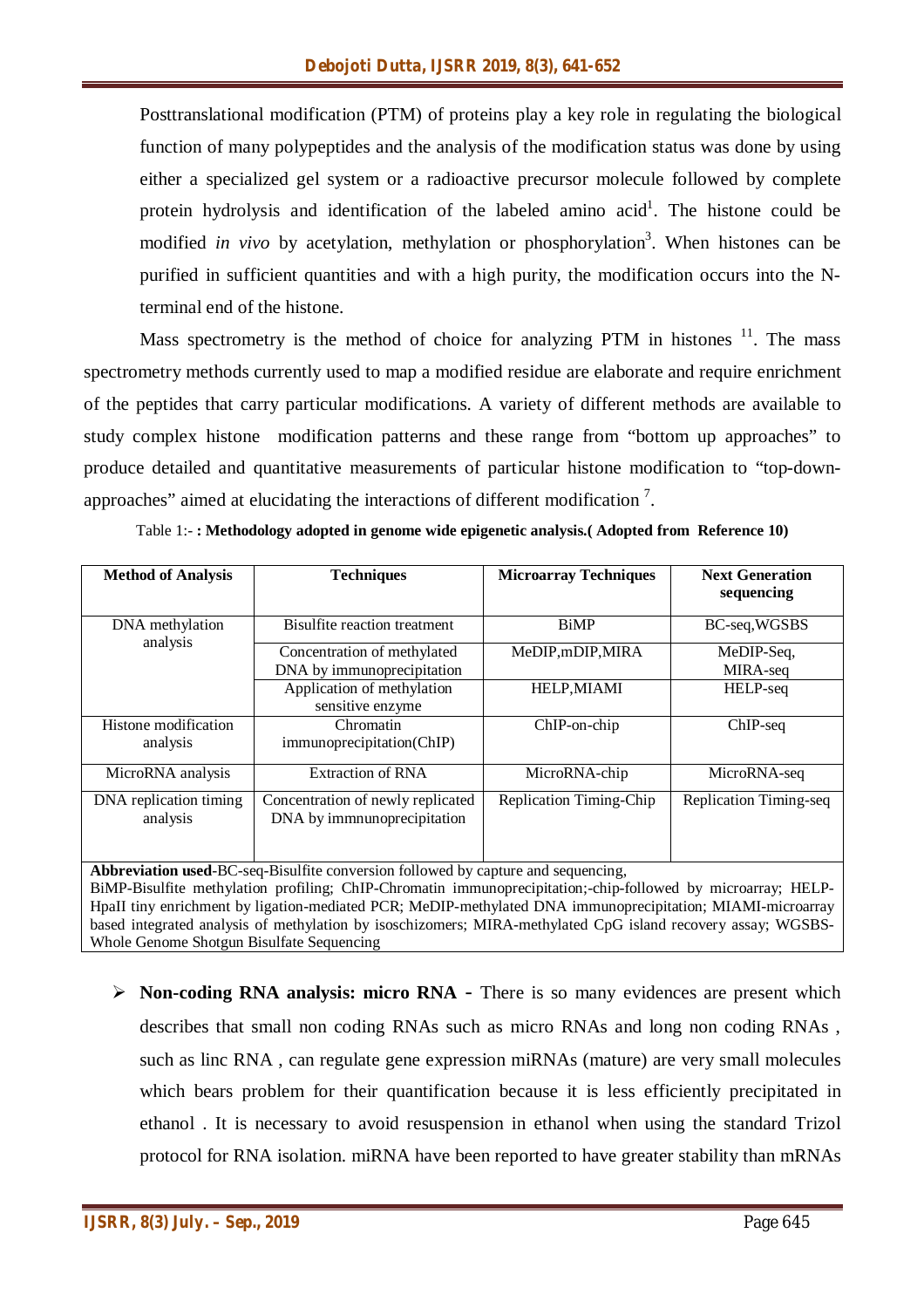in sample obtained from tissues<sup>10</sup>. Mature miRNAs lack common sequence features, such as poly-A-tail or 5' cap that can be used to drive selective purification. Standard real time PCR methods can be applied to miRNA precursors only as a consequence.

An additional for the specificity of miRNA detection arises from the close sequence similarity of miRNA of the same family (mature miRNA, and pre-miRNA) and of the target sequence. Currently, various methodologies have been adopted to detect miRNAs, like Northern Bolt analysis with radio labeled probes, microarray-based and PCR-based analysis, single molecule detection in liquid phase, in situ hybridization and throughput sequencing <sup>8</sup>. The International Human Epigenome Consortium (IHEM) recommended that the identity and abundance of all non coding RNA species in a cell type should be determined and suggested that this should be accomplished by RNA sequence by next generation DNA sequencing after isolation of larger or small RNA species  $10$ .

#### **EPIGENETICS OF HUMAN DISEASE:-**

*1. Cancer Epigenetics –* DNA methylation plays an important role in cancer development and progression. It can be accessed from body fluid and applied to cancer diagnosis as well as prognosis of cancer. Histone modifications are frequently altered in human cancers and the development of a histone modifications signature may be developed that will aid in the prognosis and treatment of cancers. These histone maps may also have potential in guiding therapy of human cancers and miRNAs are central to many cellular functions and they are disregulated frequently during oncogenesis. miRNAs expression profile may be more useful than gene expression profile which May be applicable to identifying various cancers or to stratify tumor in addition to serving prognostic or therapeutic roles<sup>9</sup>. Approaches are available for targeting enzymes such as the DNMTs, HATs, HDACs, HMTs, HDMTs. The development of drug-based inhibitors of these epigenetic modifying enzymes could be further improved through drug combinations or even natural plant-based products. Many of which have been found to harbor properties that can mimic the often more toxic and perhaps less bio-available epigenetic drugs that are currently in use. A flow chart of examples of three mechanisms leading to tumourogenesis is as follows –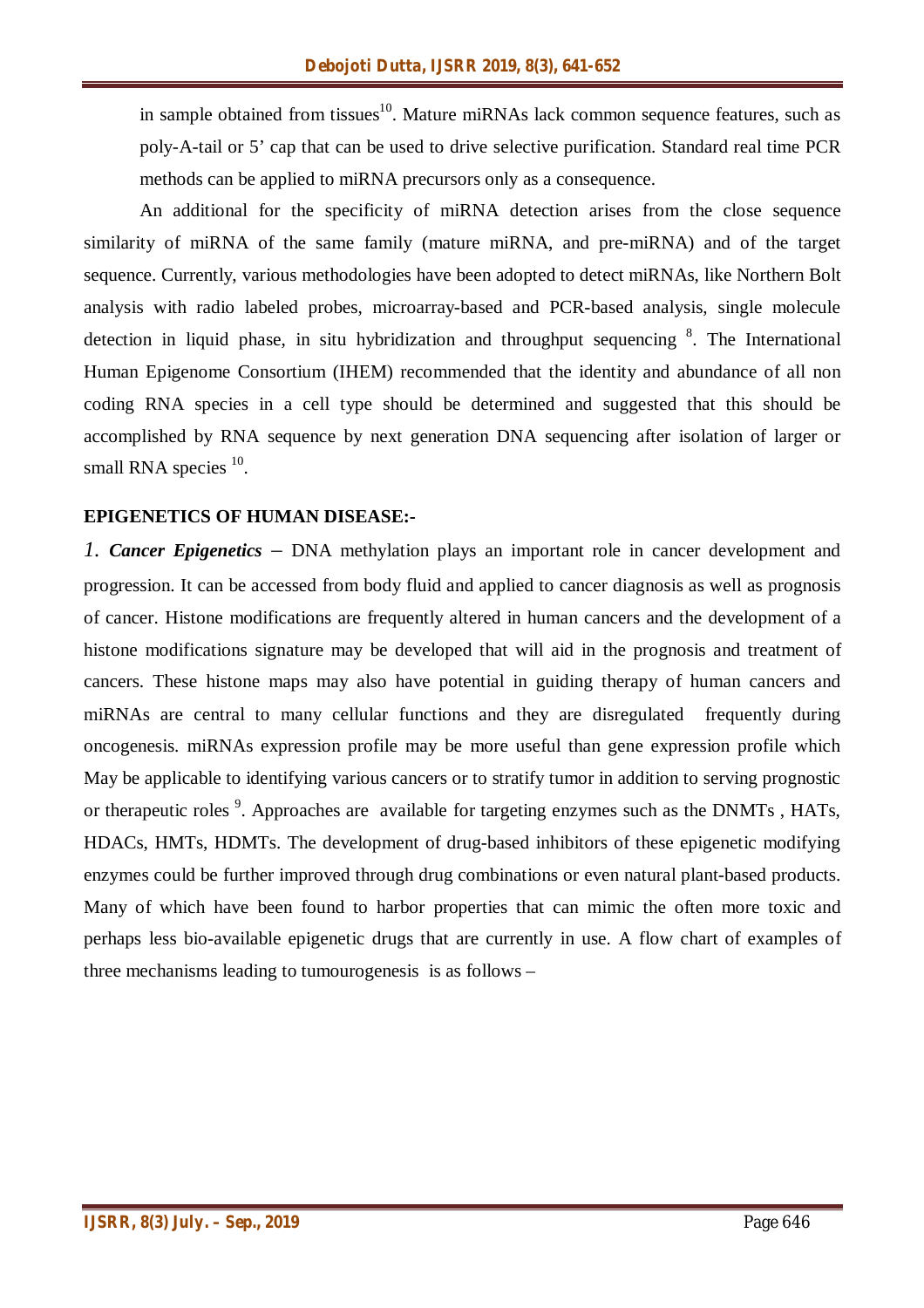

**Fig. 3. Schematic representation of DNA methylation and cancer. Example of three mechanisms leading to tumourigenesis. ( Abbreviation used- TSG-Tumour suppressor Gene) (adopted with slight conceptual modification from Reference 5)**

**2. Human Imprinting Disorders** – DNA methylation and histone modifications can impact imprinting centers that control parent-of-origin-specific expression and lead to human imprinting disorders such as Prader-willi, Angelman, Silver-Russell and Beckwith-Wiedmann syndromes which involve epigenetic changes that contribute to these disorders and they manifest at a very young age  $9$ . Both epigenetic and genetic factors are often important in human imprinting disorders and the development of epigenetic therapy approaches in this particular area and the advantages are being made in understanding the epigenetic basis of human imprinting disorders which may provide breakthroughs in treating these tragic diseases.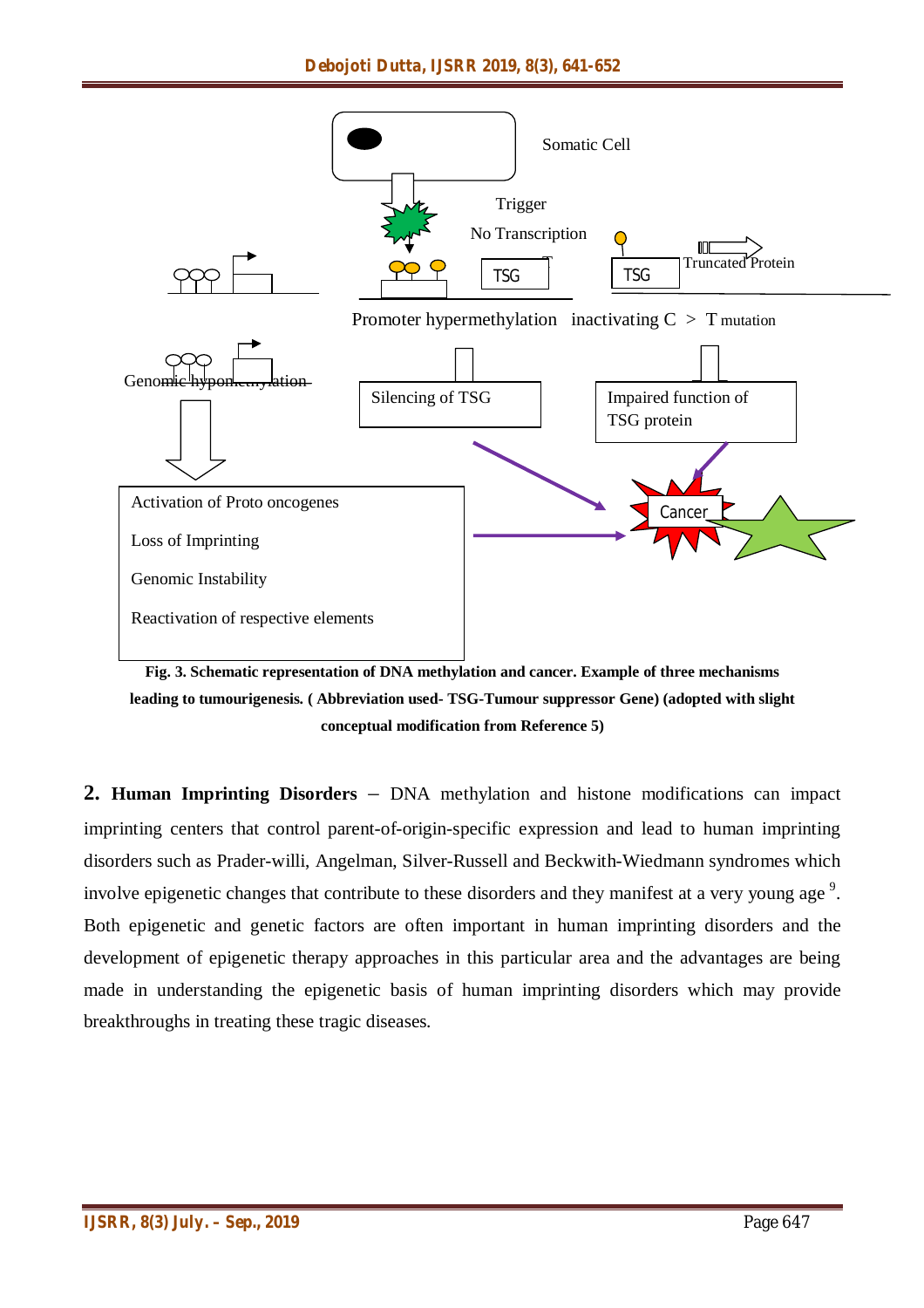

**Fig.4. Schematic representation of Genomic imprinting of chromosome 11p15.5. Diagram showing the methylation status of the two imprinting Centres (IC1 and IC2) and genes that are selectively expressed from either parental allele. There is balance between the paternally expressed growth promoterIGF2 and the maternally expressed growth suppressor CDKN1C. Imprinting centre 1(IC1): the H19 DMR is methylated on the paternal allele, allowing expression ofIGF2 from the paternal chromosome. On the maternal allele (Mat), the H19 DMR** is unmethylated, allowing expression of H19 from the maternal chromosome. Imprinting centre 2 (IC2):

**KvDMR1is methylated on the maternal allele, allowing the expression of CDKN1C from the maternal chromosome. On the paternal allele (Pat), KvDMR1 is unmethylated, resulting in silencing of CDKN1C. (Adopted from Reference 5)**

#### **Some other epigenetic diseases which now–a-days pays much attention are as follows-**

- Neurological disease and epigentics.
- Autoimmunity and epigentics.
- Diabetes : the epigenetic connection.
- Epigenetic and allergic disorders.
- Epigenetics of obsesity.
- Stemcell epigenetics in human disease

## **EPIGENETIC THERAPY - THE PHARMACOLOGICAL APPLICATION OF**

**EPIGENETIC** : Epigenetic therapy is potentially a very useful form of therapy which correct epigenetic defects by using some drugs and it is a new , rapidly developing area of pharmacology. When it is compared to genetic defects, it is thought to be more easily reversible with pharmacological intervention. However, epigenetic therapy has its limitations, such as the fact that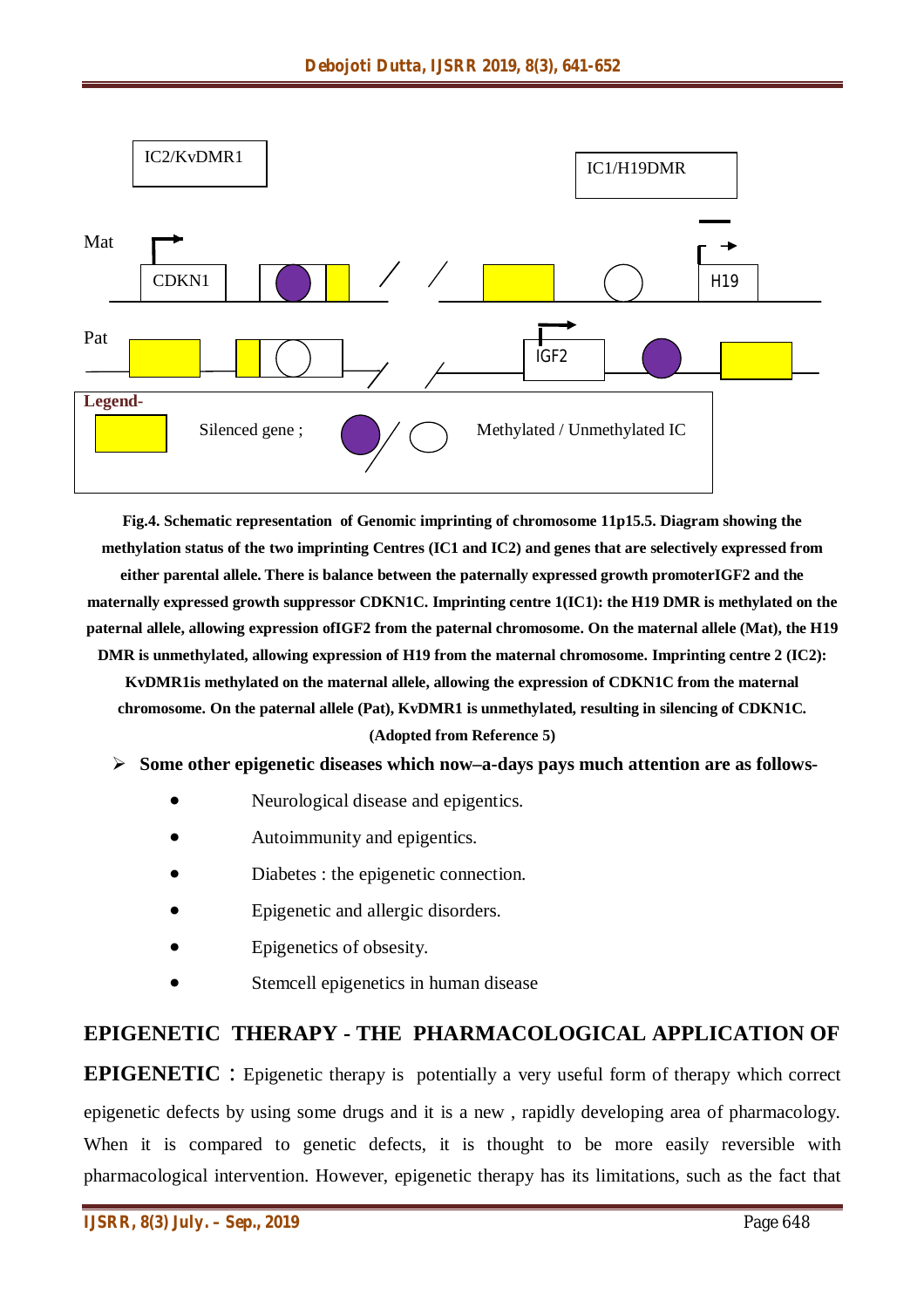both DNMT as well as HDAC inhibitors may activate oncogenes due to lack of specificity which results into acceleration of tumor progression. Epigenetic states , once corrected , may revert to the original state because of the reversible nature of DNA methyalation patterns.

Most of the preclinical and clinical drug traits have involved various types of cancers such as solid tumors and haematological malignancies. Target for drugs in order to reverse epigenetic defects include enzymes such as HATs, HDACs, DNMTs and histone methyltransferases. Presently available epigenetic drug are classified into two groups depending upon whether they inhibit DNMTs or HDACs  $<sup>6</sup>$ .</sup>

**Table 2:- Classification of epigenetic drugs with therapeutic potential. (Courtesy-Reference 6)**

| <b>DNMT</b> inhibitors                                                         | <b>HDAC</b> inhibitors                  |  |
|--------------------------------------------------------------------------------|-----------------------------------------|--|
| (A) Nucleoside analogue inhibitors:-                                           | (A) Hydroxamates:-                      |  |
| 5-Azacytidine(5-aza-CR)                                                        | Trichostatin A                          |  |
| Decitabine(5-aza-cdR)                                                          | Suberoylanilide hydroxamine acid (SAHA) |  |
| Zebularine                                                                     | (B) Cyclic tetrapeptides:-              |  |
| (B) Non nucleoside analogue inhibitors:-                                       | Depsipeptides                           |  |
| Procainamide                                                                   | Apicidin                                |  |
| Procaine                                                                       | (C) Aliphatic Acids:-                   |  |
| Epigallocatechin-3-gallate(EGCG)                                               | Valproic acid                           |  |
| (C) Antisense oligonucleotides:-                                               | Phenyl butyrate                         |  |
| <b>DNMTI ASO</b>                                                               | (D) Benzamides:-                        |  |
|                                                                                | MS-275                                  |  |
|                                                                                | CI-994                                  |  |
|                                                                                | (E) Electrophilic ketones:-             |  |
|                                                                                | Trifluoromethyl Ketones                 |  |
|                                                                                | $\alpha$ -ketoamides                    |  |
| <b>Abbreviation used:-DNMT-DNA</b> methytransferase; HDAC-Histone deacetyllase |                                         |  |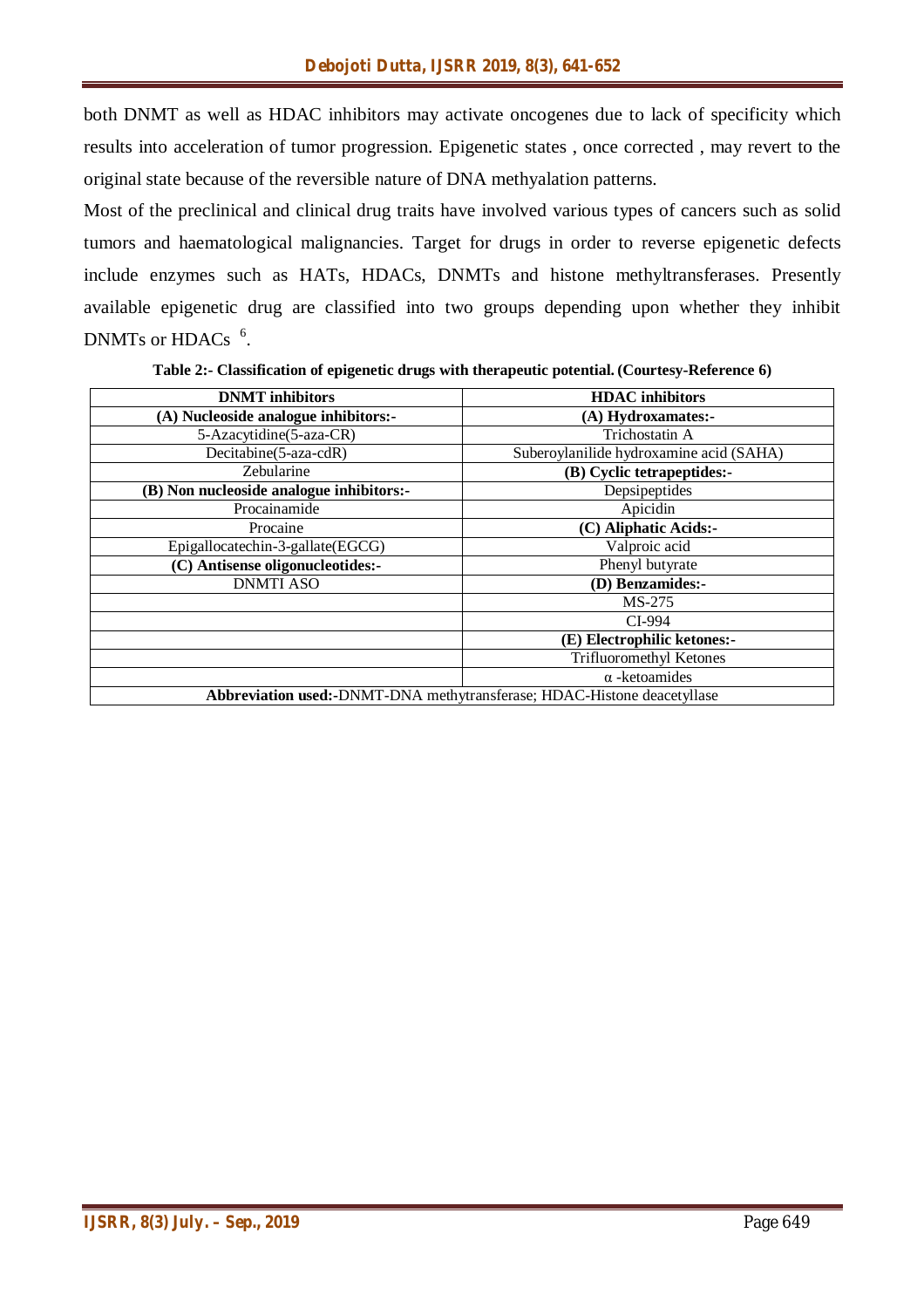| <b>Drug</b>                                                                                       | <b>Use</b>                | <b>Developmental phase</b>     |  |  |
|---------------------------------------------------------------------------------------------------|---------------------------|--------------------------------|--|--|
| (A) DNMT inhibitors:-                                                                             | <b>MDS</b>                | FDA approved for clinical use  |  |  |
| 5<br>Azacytidine                                                                                  | Solid tumors              | Phase II                       |  |  |
|                                                                                                   | Leukaemia                 | Phase II                       |  |  |
| Decitabine                                                                                        | <b>MDS</b>                | Phase II                       |  |  |
|                                                                                                   | Leukaemia                 | Preclinical                    |  |  |
| Zebularine                                                                                        | Urinary bladder cancer    | Preclinical                    |  |  |
| Procainamide                                                                                      | <b>Prostate Cancer</b>    | Preclinical                    |  |  |
| Procaine                                                                                          | <b>Breast Cancer</b>      | Preclinical                    |  |  |
| <b>EGCG</b>                                                                                       | Photocarcinogenesis       | Preclinical                    |  |  |
|                                                                                                   | Cancer of cervix          | Preclinical                    |  |  |
| <b>DNMTI ASO</b>                                                                                  | Solid tumours             | Phase I                        |  |  |
| (B) HDAC Inhibitors                                                                               |                           |                                |  |  |
| Trichoststin A                                                                                    | <b>Breast cancer</b>      | Preclinical                    |  |  |
|                                                                                                   | <b>Ovarian Cancer</b>     | Preclinical                    |  |  |
| <b>SAHA</b>                                                                                       | Solid tumors              | Phase I/II                     |  |  |
|                                                                                                   | Leukaemias                | Phase I/II                     |  |  |
| Depsipeptide                                                                                      | Leukaemias                | Phase I/II                     |  |  |
|                                                                                                   | Melanoma                  | Preclinical                    |  |  |
|                                                                                                   | Colon cancer              | Preclinical                    |  |  |
| Apicidin                                                                                          | Leukaemia                 | Preclinical                    |  |  |
| Valproic Acid                                                                                     | Bipolar disorder          | In routine use(exact mechanism |  |  |
|                                                                                                   |                           | unclear)                       |  |  |
|                                                                                                   | Breast and ovarian cancer | Preclinical                    |  |  |
| Phenyl butyrate                                                                                   | MDS; Laekaemia            | Phase I                        |  |  |
| MS-275                                                                                            | Solid tumors              | Phase I                        |  |  |
| CI-994                                                                                            | Solid tumors              | Phase I                        |  |  |
| Trifluoromethyl ketones                                                                           | Cancer                    | Preclinical                    |  |  |
| A ketoamides                                                                                      | Cancer                    | Preclinical                    |  |  |
| Abbreviation used:- MDS-Myelodysplastic syndrome; FDA-Food & Drug Administration;                 |                           |                                |  |  |
| DNMT-DNA methyltransferase; EGCG-Epigallocalectin 3 gallate; ASO-Antisense oligonucleotide; SAHA- |                           |                                |  |  |
| Suberoylanilide hydroxamine acid.                                                                 |                           |                                |  |  |

#### **Table. 3 :- Classification of epigenetic drugs based on potentials therapeutic uses and developmental phase.( Courtesy- Reference 6]**

## **EPIGENETIC DRUG COMBINATIONS RESULTING IN SYNERGISM –**

Though DNA methylation and histone modification are known to interact, drugs that combines to inhibit DNMTs as well as HDACs may results in synergistic effects. In the cultured carcinoma cells, it was shown that four hyper ethylated genes could not be transcription ally reactivated with the HDAC inhibitor' trichostatin A' alone , but in the presence of low dose of DNMT inhibitor trichostatin A, decitabine resulted in robust expression of each of the four genes.

In addition to DNA methylation and histone modification, RNA mediated gene silencing is also a known epigenetic mechanism in gene expression, epigenetic drug combinations may need to target RNA as well.

**FUTURE DIRECTION :** This short review has covered the basic concept of epigenetic processes not only take many forms, but they also can readily become expressed as human diseases and also the processes like DNA methylation , histone modification , microRNA analysis and their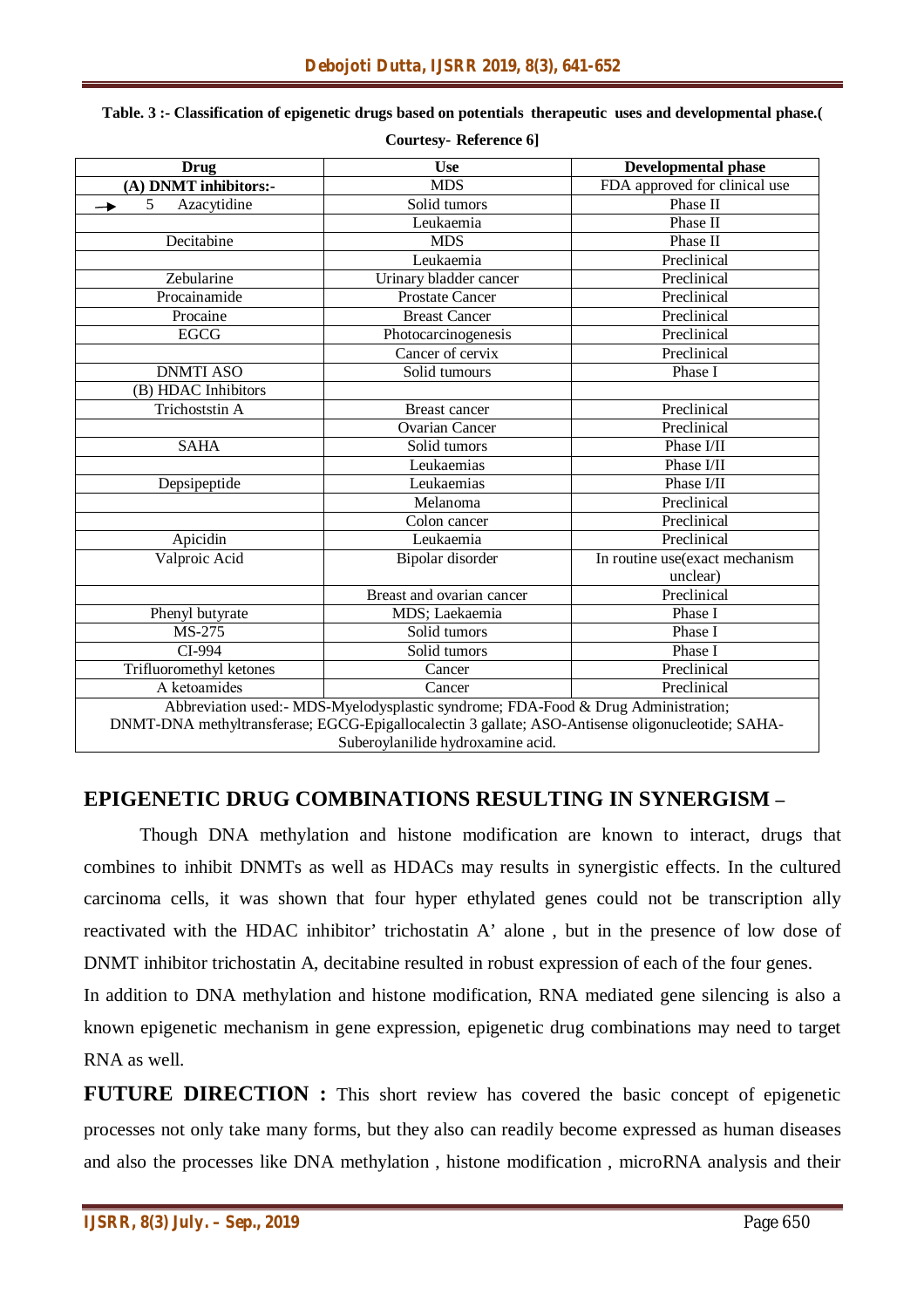relevance to normal development and regulation of gene expression. Defects in this process can result in disorders affecting embryogenesis, imprinting disorders and cancer. Epigenetic is a rapidly developing area of human genetics and epigenetic therapy is a very new and rapidly developing area in pharmacology. Human genome has accelerated research into inherited diseases and cancer, it is anticipated that initiatives to define the normal human epigenome will enhance the progress toward better understanding of the role of epigenetics in human disease.

## **ACKNOWLEDGEMENT**

The authors express sincere gratitude to the officer-in-charge for providing laboratory facilities for the computational work. Thanks are extended to the Librarian of A B N Seal College, Cooch Behar for extending us extra mural support.

## **REFERENCES**

- 1. Allfrey VG, R. Faulkner, A.E. Mirsky. Acetylation and methylation of histones and their possible role in the regulation of RNA synthesis. Proc Natl Acad Sci USA;1964; 51:786-94.
- 2. Egger G, G Liang , A. Aparicio, P A Jones. Epigenetics in human disease and prospects for epigenetic therapy. Nature , 2004: 429:457–63. (doi:10.1038/nature02625)
- 3. Jones PA, D. Takai. The role of DNA methylation in mammalian epigenetics. Science, 2001; 293:1068–70. (doi:10.1126/science.1063852)
- 4. Lim DHK, ER Maher DNA methylation; a form of epigenetic control of gene expression. Royal college of Obstetricians and Gynaecologists, 2010; 12:37-42.
- 5. Maher ER, L A Brueton , SC Bowdin, A. Luharia, W Cooper, TR Cole TR. Beckwith– Wiedemann syndrome and assisted reproduction technology (ART). J Med Genet.2003; 40: 62–4. (doi:10.1136/jmg.40.1.62)
- 6. Peedicayil J. Epigenetic therapy a new development in pharmacology. Indian J Med Res. 2006; 123: 17-24.
- 7. Schones DE, K. Zhao. Genome-wide approaches to studying chromatin modifications. Nat Rev Genet. 2008 ; 9:179- 91.
- 8. Sempere LF,S. Freemantle, I. Pitha-Rowe, E. Moss, E. Dmitrovsky, V. Ambros. Expression profiling of mammalian microRNAs uncovers a subset of brain-expressed microRNAs with possible roles in murine and human neuronal differentiation. Genome Biol.2004 ; 5: R13.
- 9. Tollefsbol TO. Epigenetic of Human Disease. T. Tollefsbol (Ed): Epigenetics in Human Disease.2012. ( DOI: 10.1016/B978-0-12-388415-2.00001-9)